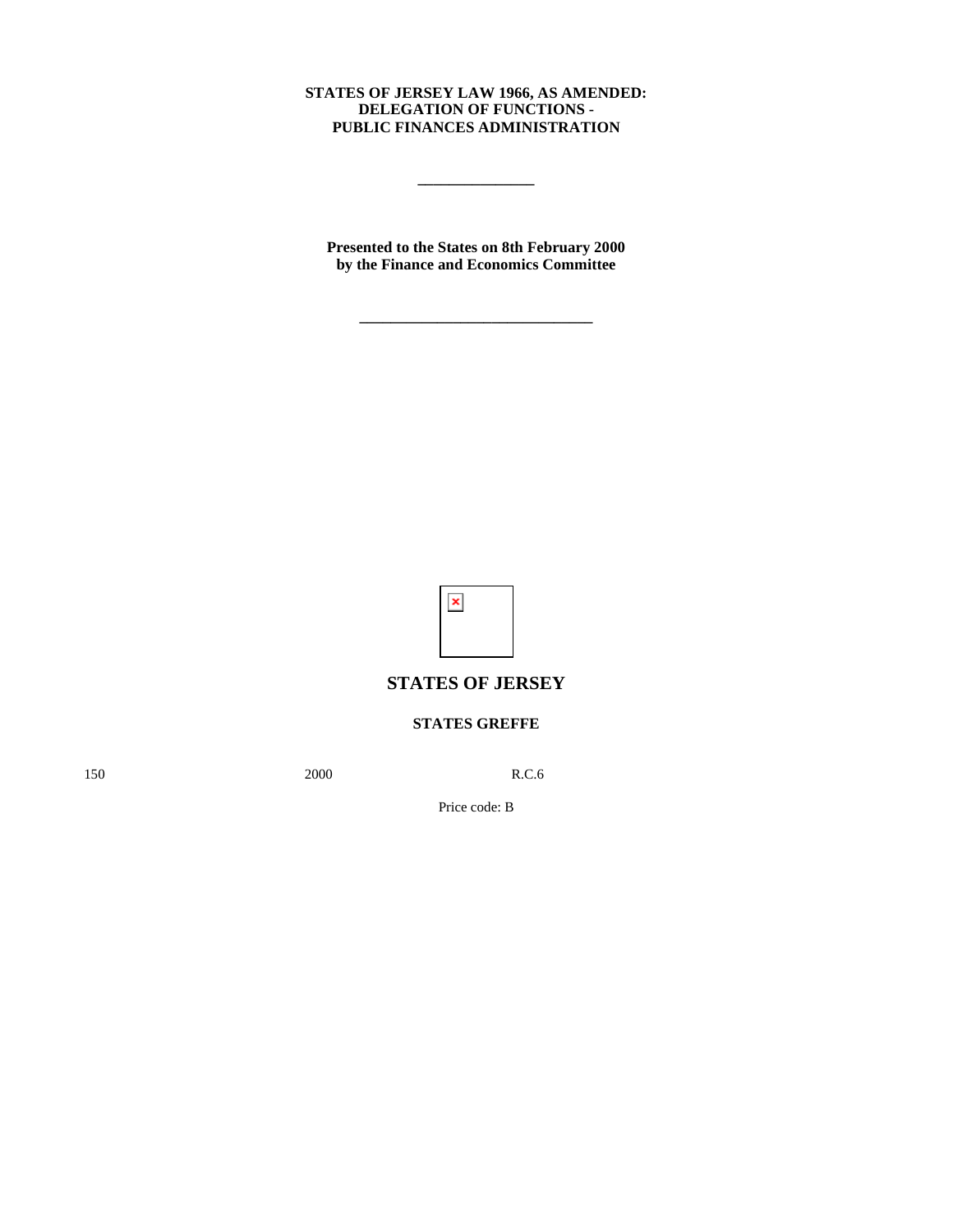#### **Report**

On 20th December 1999, the Finance and Economics Committee made an Act delegating certain of its functions relating to the administration of public finances.

The terms of the delegation were recorded in an Act of the Committee as follows -

"A6. The Committee, in pursuance of Article 36A of the States of Jersey Law 1966, as amended, delegated to those referred to in a formal statement (designated Committee Paper FE/1/00) those functions indicated.

The Committee decided that the abovementioned delegation would have effect from 20th December 1999.

The Greffier of the States was directed to send a copy of this Act to the States for information.".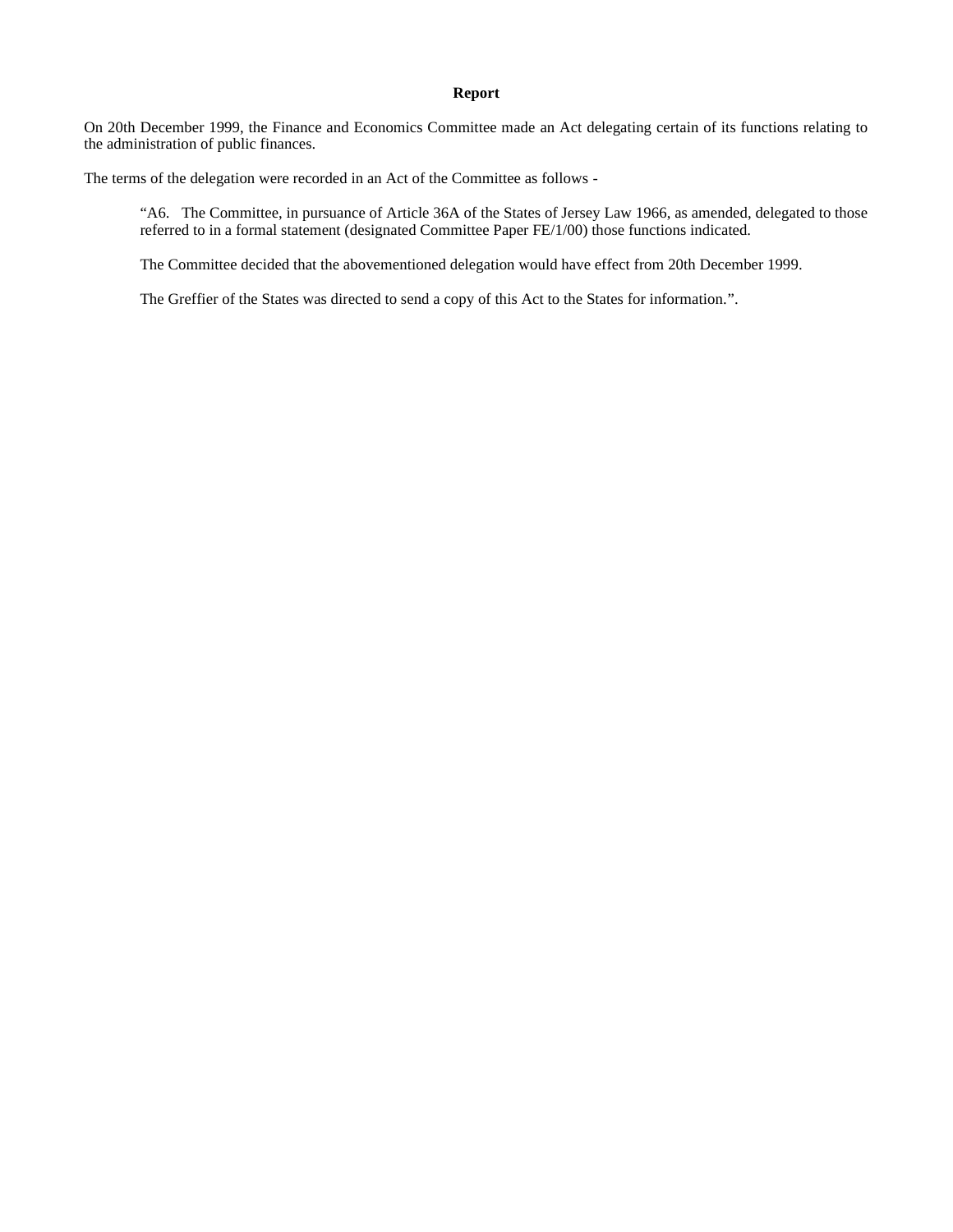## **Committee Paper**

| <b>Legislation:</b>                                | Public Finances (Administration) (Jersey) Law<br>1967, as amended.                                                                                                                                                                               |
|----------------------------------------------------|--------------------------------------------------------------------------------------------------------------------------------------------------------------------------------------------------------------------------------------------------|
| Delegate:                                          | A sub-committee of members.                                                                                                                                                                                                                      |
| <b>Function delegated/</b><br>Scope of delegation: |                                                                                                                                                                                                                                                  |
| (i) Article $7(1)$                                 | In relation to the holding and deposit of public<br>monies, decisions in relation to the custody of cash,<br>the selection and operation of bank accounts, and<br>investment decisions, under sub-paragraphs (a), (b)<br>and (c) respectively;   |
| $(ii)$ Article $13A(5)$                            | decisions regarding the manner in which the<br>investment manager may make investments of the<br>portion of the strategic reserve for which he is<br>authorised.                                                                                 |
| Legislation:                                       | Public Finances (Administration) (Jersey) Law<br>1967, as amended.                                                                                                                                                                               |
| Delegate:                                          | Treasurer of the States or, in his absence, the<br>Deputy Treasurer of the States or, in his absence,<br>the Assistant Treasurer of the States.                                                                                                  |
| <b>Function delegated/</b><br>Scope of delegation: |                                                                                                                                                                                                                                                  |
| (i) Articles $7(1)$ and<br>20(2)                   | In relation to the holding and deposit of public<br>monies, making funds available for the purchase of<br>materials for stock (sub-paragraph (d)); and for<br>incurring expenditure which will subsequently be<br>recharged (sub-paragraph (e)); |
| (ii) Article 8                                     | decisions determining the intervals at which<br>receipts of money by Committees should be paid to<br>the Treasurer of the States;                                                                                                                |
| $(iii)$ Article $9(2)$                             | determination of the procedure for the verification,<br>certification and payment of accounts;                                                                                                                                                   |
| $(iv)$ Article 15(2)                               | determination<br>of the<br>number<br>of items<br>of<br>expenditure and of receipts or income of a<br>Committee's estimates;                                                                                                                      |
| (v) Article $17(6)$                                | decisions allowing another Committee to carry<br>forward at the end of a financial year any surplus<br>or deficit in that Committee's authorised revenue<br>expenditure;                                                                         |
| (vi) Article 17A(7)                                | authority to approve increases to authorised<br>revenue expenditure arising from any Committees'<br>increased income;                                                                                                                            |
| (vii) Article 18                                   | authority to agree individual non-contentious<br>requests for funds up to a maximum of £100,000<br>from the general reserve on the basis that the<br>Finance and Economics Committee would receive                                               |